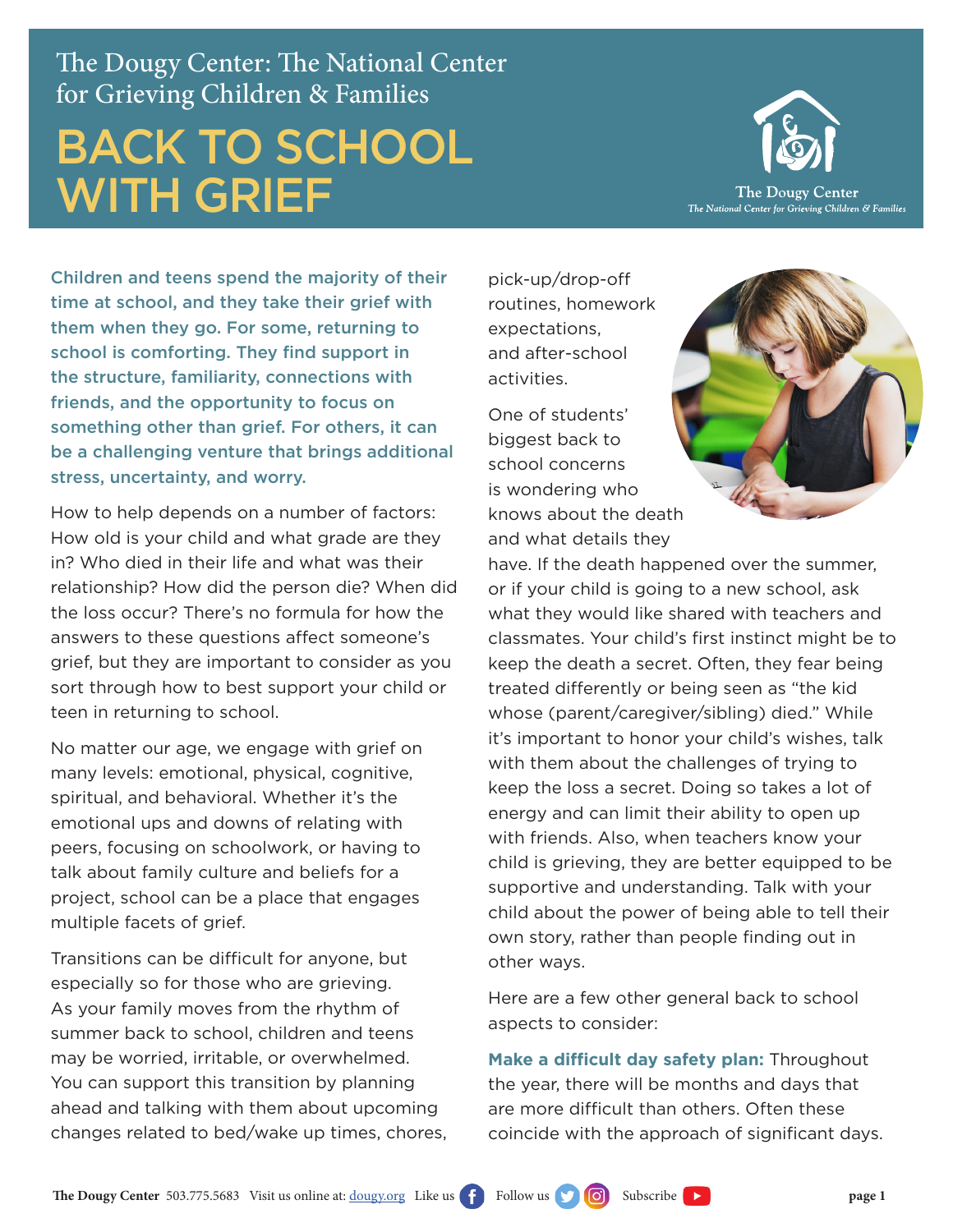It could be your child's birthday or the birthday of the person who died, the anniversary not only of the day someone died, but also any other events connected to the death such as a diagnosis, hospital stay, or "first and lasts" (i.e. first volleyball tournament since the death, first field trip without the person there to chaperone, etc.). Talk with your child to identify what they need when they feel overwhelmed. Then, collaborate with teachers, counselors, and administrators to identify strategies for your child to access that support. This might be identifying a teacher, counselor, or other staff that your child feels safe with and making a plan for how they can leave their classroom to check in with that person. One family used a pebble system where the student could silently place a pebble on the teacher's desk as a sign that they were going to the office for a short break with a counselor. Even if your child never implements their difficult day safety plan, it can be reassuring to have one in place.

**Find ways for children and teens to check in with you or other caregivers:** After a death, children and teens often fear something will happen to other people in their lives. Going the entire school day without a check-in can be a lot to ask, especially in the first few months after a death. Talk with your child and school staff about how they can check in with you or others at certain times throughout the day. This can be a simple as a quick phone call at the school office or a lunch time text.

**Plan drop-off and pick-up routines:** If the person who died was a part of a child's dropoff and pick-up routine, those times of day can be especially difficult. Ask your child ahead of time about these and talk about possible options. Some will want to keep things as similar as possible, while others may want to try something totally new. Nine-year-old Maya was

used to walking her little sister to class every morning. When her sister died over the summer, Maya dreaded walking into school without her sister there to hold her hand. After a few conversations, she and her father realized if Maya could be ready to leave ten minutes early, her father could walk her into school and still get to work on time.

**Talk about after-school rituals:** Similar to drop-off/pick-up routines, what after-school activities are affected by the death? Is your child used to having a snack and going to the park with his grandmother every day? Did your teen go over to her best friend's house to work on homework? Not knowing what it will be like can be the hardest part of grief, so work together to come up with an after-school plan. This gives your child a chance to talk about what they will miss and be part of coming up with new alternatives they can look forward to.

**Address challenges with concentration, memory, and school assignments:** Grief can take a toll on our ability to focus and complete tasks. As one teen shared, "Thinking about my sister's death took up all of my brain space, there wasn't any room left for algebra." Many people say they struggle to remember anything from moment to moment, leaving them in need of multiple reminders and strategies to stay organized. The same is

true for students. Work with your child and their teacher(s) to come up with ideas for trying to focus and keeping track of schoolwork. One fifth grader picked